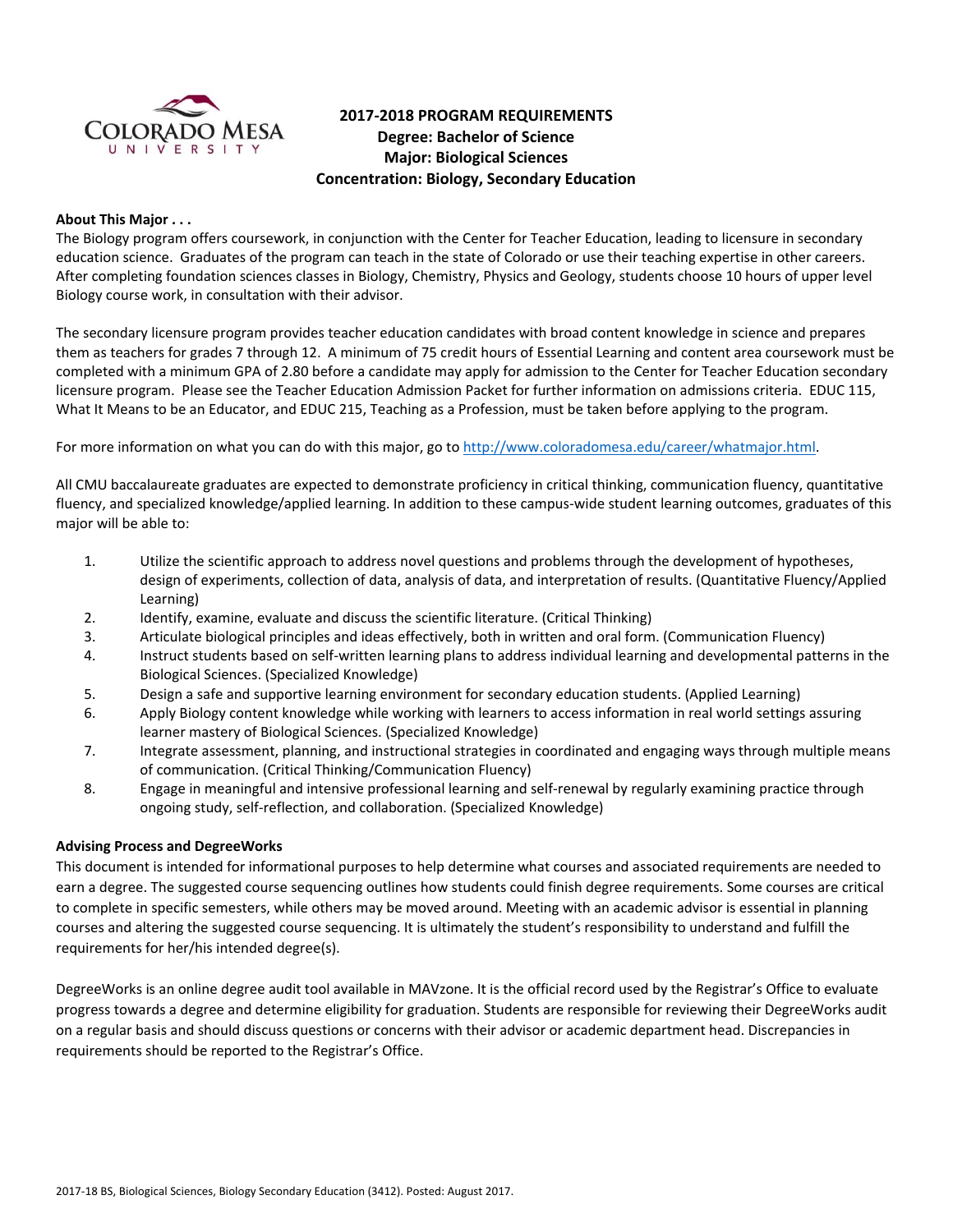# **Graduation Process**

Students must complete the following in the first two months of the semester prior to completing their degree requirements:

- Review their DegreeWorks audit and create a plan that outlines how unmet requirements will be met in the final semester.
- Meet with their advisor and modify their plan as needed. The advisor must approve the final plan.
- Submit the "Intent to Graduate" form to the Registrar's Office to officially declare the intended graduation date and commencement ceremony plans.
- Register for all needed courses and complete all requirements for each degree sought.

Submission deadlines and commencement details can be found at http://www.coloradomesa.edu/registrar/graduation.html.

If a student's petition for graduation is denied, it will be her/his responsibility to consult the Registrar's Office regarding next steps.

## **INSTITUTIONAL DEGREE REQUIREMENTS**

The following institutional degree requirements apply to all CMU baccalaureate degrees. Specific programs may have different requirements that must be met in addition to institutional requirements.

- 120 semester hours minimum.
- Students must complete a minimum of 30 of the last 60 hours of credit at CMU, with at least 15 semester hours in major discipline courses numbered 300 or higher.
- 40 upper-division credits (an alternative credit limit applies to the Bachelor of Applied Science degree).
- 2.00 cumulative GPA or higher in all CMU coursework.
- A course may only be used to fulfill one requirement for each degree/certificate.
- No more than six semester hours of independent study courses can be used toward the degree.
- Non-traditional credit, such as advanced placement, credit by examination, credit for prior learning, cooperative education and internships, cannot exceed 30 semester credit hours for a baccalaureate degree; A maximum of 15 of the 30 credits may be for cooperative education, internships, and practica.
- Pre‐collegiate courses (usually numbered below 100) cannot be used for graduation.
- Capstone exit assessment/projects (e.g., Major Field Achievement Test) requirements are identified under Program‐Specific Degree Requirements.
- The Catalog Year determines which program sheet and degree requirements a student must fulfill in order to graduate. Visit with your advisor or academic department to determine which catalog year and program requirements you should follow.
- See "Requirements for Undergraduate Degrees and Certificates" in the catalog for a complete list of graduation requirements.

# **PROGRAM‐SPECIFIC DEGREE REQUIREMENTS**

- 2.80 cumulative GPA or higher in all CMU coursework.
- 2.80 cumulative GPA or higher in coursework toward the major content area.
- All EDUC prefix courses must be completed with a grade of B or better.
- All other coursework toward the degree must be successfully completed prior to the internship.
- A grade of C or better must be earned in all required courses, unless otherwise stated.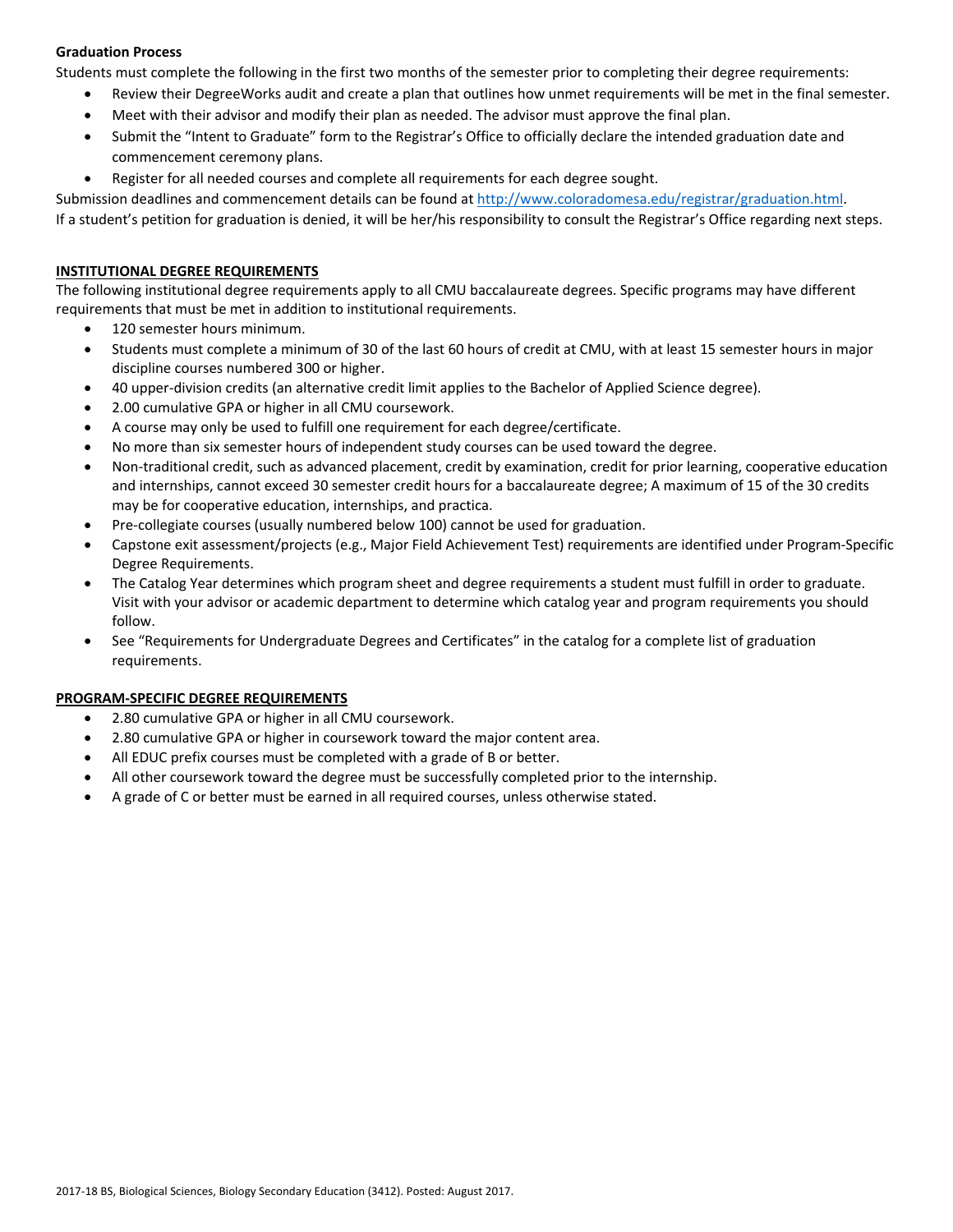# **ESSENTIAL LEARNING REQUIREMENTS** (31 semester hours)

See the current catalog for a list of courses that fulfill the requirements below. If a course is an Essential Learning option and a requirement for your major, you must use it to fulfill the major requirement and make a different selection for the Essential Learning requirement.

**English** (6 semester hours, must receive a grade of "B" or better and must be completed by the time the student has 60 semester hours.)

- $\Box$  ENGL 111 English Composition (3)
- ENGL 112 ‐ English Composition (3)

**Mathematics** (3 semester hours, must receive a grade of "C" or better, must be completed by the time the student has 60 semester hours.)

 MATH 113 ‐ College Algebra (4) or higher 3 credits apply to the Essential Learning requirements and one credit applies to the required related study area.

### **Humanities** (3 semester hours)

 $\Box$  Select one Humanities course (3)

# **Social and Behavioral Sciences** (6 semester hours)

- $\Box$  PSYC 233 Human Growth and Development (3) (must receive a grade of "B" or better)
- $\Box$  Select one Social and Behavioral Sciences course (3)

**Natural Sciences** (7 semester hours, one course must include a lab, must be completed with a grade of "C" or better.)

- $\Box$  One of the following courses:
	- ENVS 101 ‐ Introduction to Environmental Science (3)
	- GEOL 103 ‐ Weather and Climate (3)
	- GEOL 104 ‐ Oceanography (3)
	- GEOL 105 ‐ Geology of Colorado (3)
	- PHYS 101 ‐ Elementary Astronomy (3)
- $\Box$  BIOL 105 Attributes of Living Systems (3)
- BIOL 105L ‐ Attributes of Living Systems Laboratory (1)

### **History** (3 semester hours)

 $\Box$  Select one History course (3)

# **Fine Arts** (3 semester hours)

 $\Box$  Select one Fine Arts course (3)

### **OTHER LOWER‐DIVISION REQUIREMENTS**

### **Wellness Requirement** (2 semester hours)

- $\Box$  KINE 100 Health and Wellness (1)
- $\Box$  Select one Activity course (1)

### **Essential Learning Capstone** (4 semester hours)

Essential Learning Capstone must be taken after completion of the Essential Learning English and Mathematics requirements, and when a student has earned between 45 and 75 hours.

- ESSL 290 ‐ Maverick Milestone (3)
- ESSL 200 ‐ Essential Speech (1)

FOUNDATION COURSES (13 semester hours, must pass all courses with a grade of "C" or higher.)

- $\square$  CHEM 121 Principles of Chemistry (4)\*
- $\Box$  CHEM 121L Principles of Chemistry Laboratory (1)\*
- $\Box$  CHEM 122 Principles of Organic Chemistry (4)\*
- $\Box$  CHEM 122L Principles of Organic Chemistry Laboratory (1)\*
- $\Box$  STAT 200 Probability and Statistics (3)

\* A higher‐level subject may be taken in the same category with advisor approval.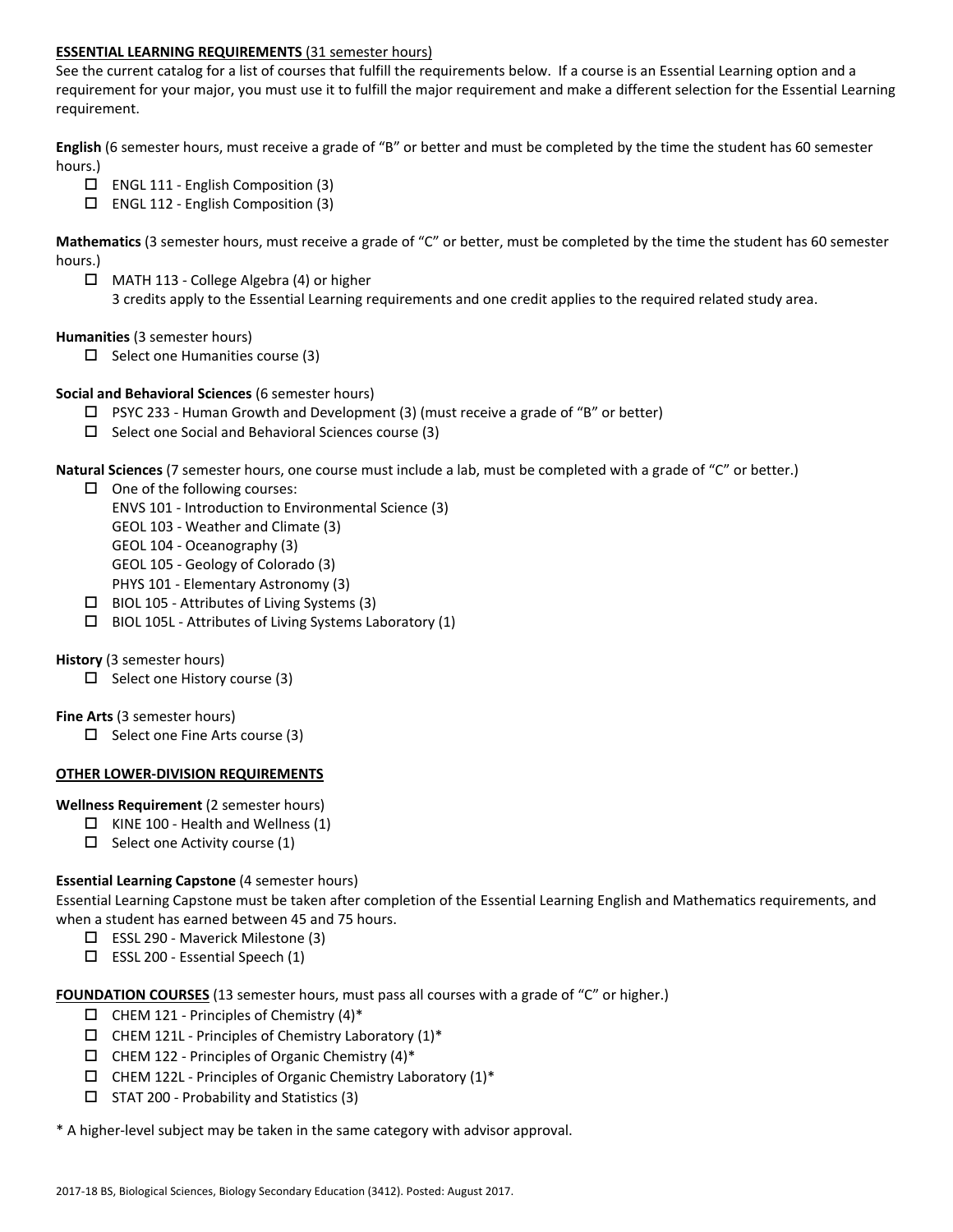# **BS, BIOLOGICAL SCIENCES, BIOLOGY SECONDARY EDUCATION REQUIREMENTS** (40 semester hours, must pass all courses with a

grade of "C" or higher)

# **Required Core Courses** (13 semester hours)

- BIOL 106 ‐ Principles of Animal Biology (3)
- $\Box$  BIOL 106L Principles of Animal Biology Laboratory (1)
- BIOL 107 ‐ Principles of Plant Biology (3)
- $\Box$  BIOL 107L Principles of Plant Biology Laboratory (1)
- $\Box$  BIOL 385 Nature and Philosophy of Science (3)
- $\Box$  BIOL 483 Senior Thesis (2)

# **Required Related Study Area** (19 semester hours)

- MATH 113 ‐ College Algebra (1)
- $\Box$  One of the following sets of courses:
	- GEOL 111 Principles of Physical Geology (3) with GEOL 111L Principles of Physical Geology Laboratory (1)
	- GEOL 113 ‐ Field‐Based Intro to Physical Geology (3) with GEOL 113L ‐ Field‐Based Intro to Physical Geology Laboratory (1)
- $\Box$  GEOL 112 Principles of Historical Geology (3)
- $\Box$  GEOL 112L Principles of Historical Geology Laboratory (1)
- $\Box$  PHYS 111 General Physics (4)
- □ PHYS 111L General Physics Laboratory (1)
- $\Box$  PHYS 112 General Physics II (4)
- PHYS 112L ‐ General Physics II Laboratory (1)

# **Biology Electives** (8 semester hours)

Select 8 semester hours of upper division BIOL courses:

**GENERAL ELECTIVES** (All college level courses appearing on your final transcript, not listed above that will bring your total semester hours to 120 hours. 1 semester hour)

 $\Box$   $\qquad \qquad \Box$   $\qquad \qquad \Box$   $\qquad \qquad \Box$   $\qquad \qquad \Box$   $\qquad \qquad \Box$   $\qquad \qquad \Box$   $\qquad \qquad \Box$   $\qquad \qquad \Box$   $\qquad \qquad \Box$   $\qquad \qquad \Box$   $\qquad \qquad \Box$   $\qquad \qquad \Box$   $\qquad \qquad \Box$   $\qquad \qquad \Box$   $\qquad \qquad \Box$   $\qquad \qquad \Box$   $\qquad \qquad \Box$   $\qquad \qquad \Box$   $\qquad \qquad \Box$   $\qquad \qquad$ 

**SECONDARY EDUCATION REQUIREMENTS** (29 semester hours, must pass all EDUC courses with a grade of "B" or higher.) Program Requirements: ENGL 111, ENGL 112, PSYC 233, EDUC 115, and EDUC 215 (all with a grade of B or better) and formal acceptance to the Teacher Education Program.

- $□$  EDUC 115 What It Means to be an Educcator (1) (8 field experience hours)
- $\square$  EDUC 215 Teaching as a Profession (1) (12 field experience hours)
- EDUC 342 ‐ Pedagogy and Assessment: Secondary and K‐12 (3) (20 field experience hours)
- $\square$  EDUC 343 Teaching to Diversity (3) (20 field experience hours)
- EDUC 442 ‐ Integrating Literacy across the Curriculum: Secondary and K‐12 Art (3) (60 field experience hours)
- EDUC 475 ‐ Classroom Management (1)
- EDUC 497 ‐ Content Methodology Practicum (3) (80 field experience hours)
- EDUC 497D ‐ Methods of Teaching Secondary Science (2) This course is only offered in the fall semester. It may be taken with either the 300-level or 400-level EDUC courses but must be taken before the student teaching semester.
- EDUC 499G ‐ Teaching Internship and Colloquia: Secondary (12) (600 field experience hours)